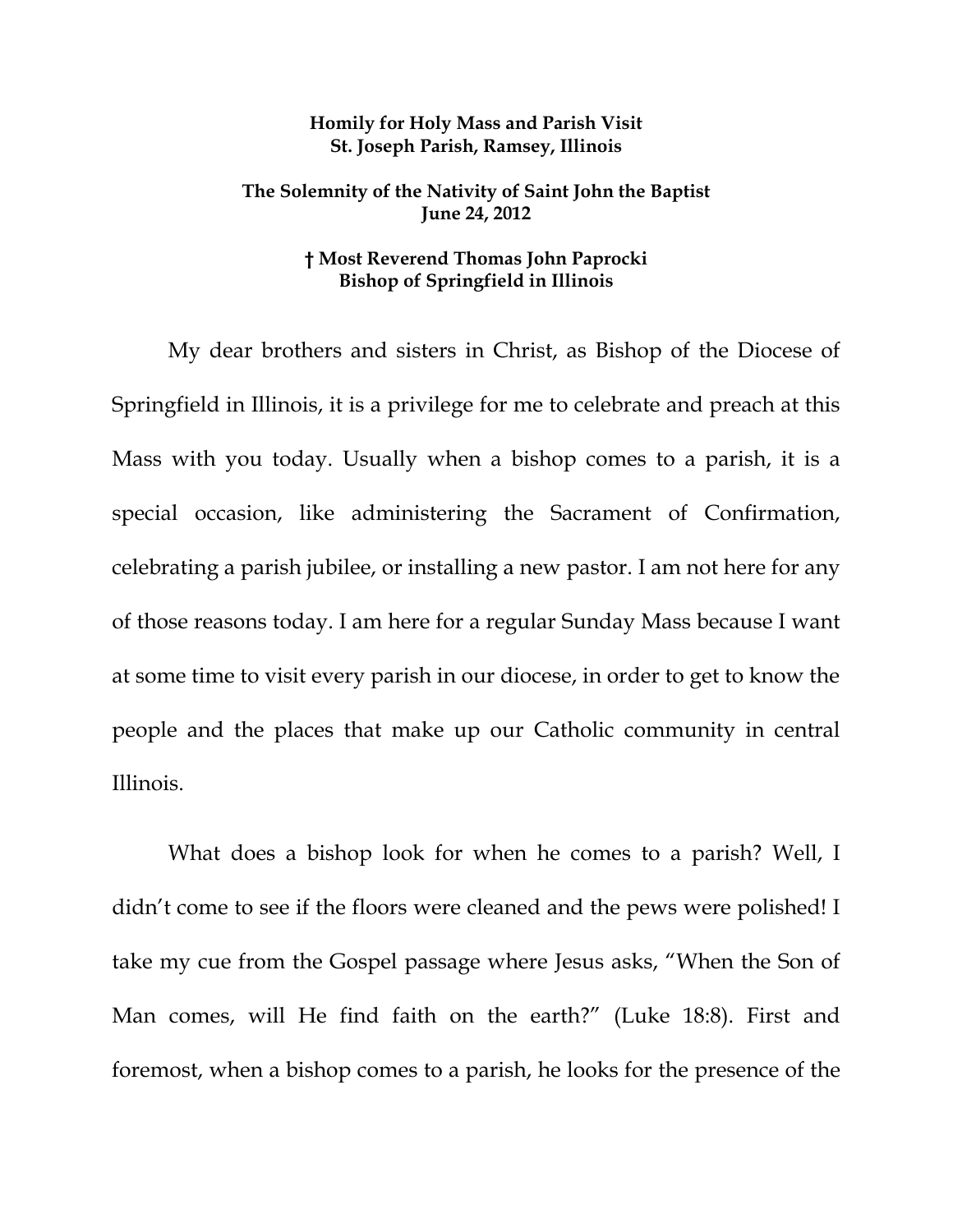Catholic **faith**, to see whether it is strong and vibrant, whether it is growing, and if the conditions are present for its continued growth in the future. I am happy to find the Catholic faith being practiced here in Ramsey.

At the same time, a pastoral visit is not just a time for a bishop to see the parish, but also for the parish to see the bishop. The Church is all about relationships. As the three persons of the Trinity are an intimate communion of Father, Son and Spirit in relationship to each other, the Church exists as a communion in relationship to God and in relation to each other, the People of God, the Body of Christ. As a bishop, I have a special relationship with you, and you have a special relationship with me, and one of my roles is to bridge the relationship between you and the Pope and the rest of the universal Church, so that we may all be one in Christ's Body. In the Church, we call this relationship a *communio*, that is, the communion of those belonging to the Body of Christ, the Church. Being connected to each other in this *communio* with the universal Church throughout the world and with the local Church is the essence of what it means to be truly Catholic.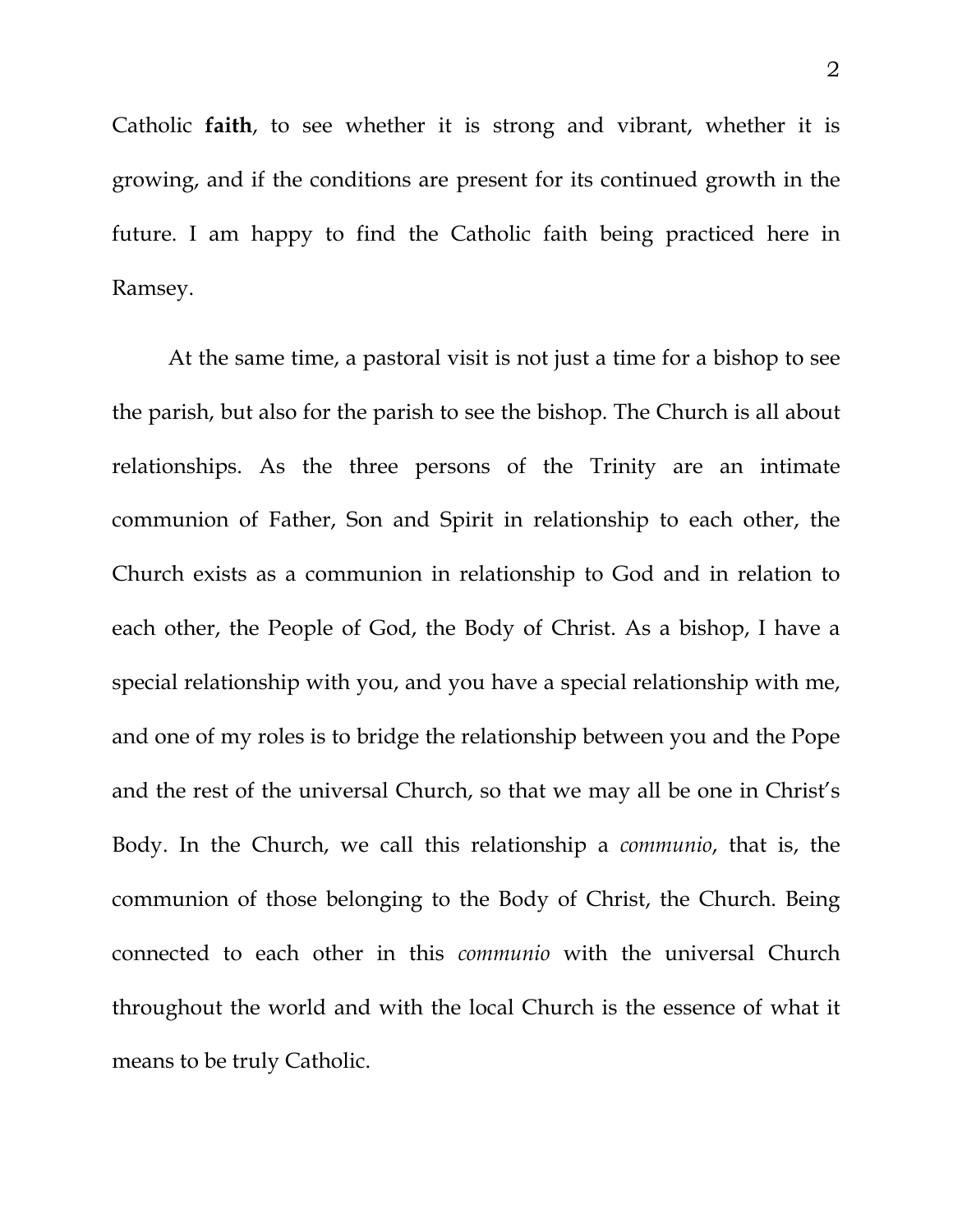Today, as we gather on this Solemnity of the Nativity of Saint John the Baptist, it is fitting for us to consider the gift of life. Certainly it is good for us to consider the life of the Forerunner of the Lord, the one who was sent "before the Lord to prepare his way," but it is also good for us to consider our own lives (Luke 1:76).

Growing up as the third of nine children, I remember those dramatic moments when Dad would announce that Mom had given birth to a baby – in fact, on one of those occasions, to a set of twins. The birth of a child is an occasion for rejoicing, not only for siblings, but also for parents, aunts and uncles, and even for friends and neighbors. But it also was a time that invited questions, particularly for my older sister and brother and me, who wanted to know if we had a new brother or another sister. Four times after my birth the answer was: it's another boy – or, in the case of the twins, two more boys! Finally, the ninth child born was a girl. The eldest in the family was a girl and the youngest was a girl, with seven boys in between!

"Is the baby a boy or a girl?" was just the first of many questions, not only "How much does he weigh?" or "Who does she look like?" But also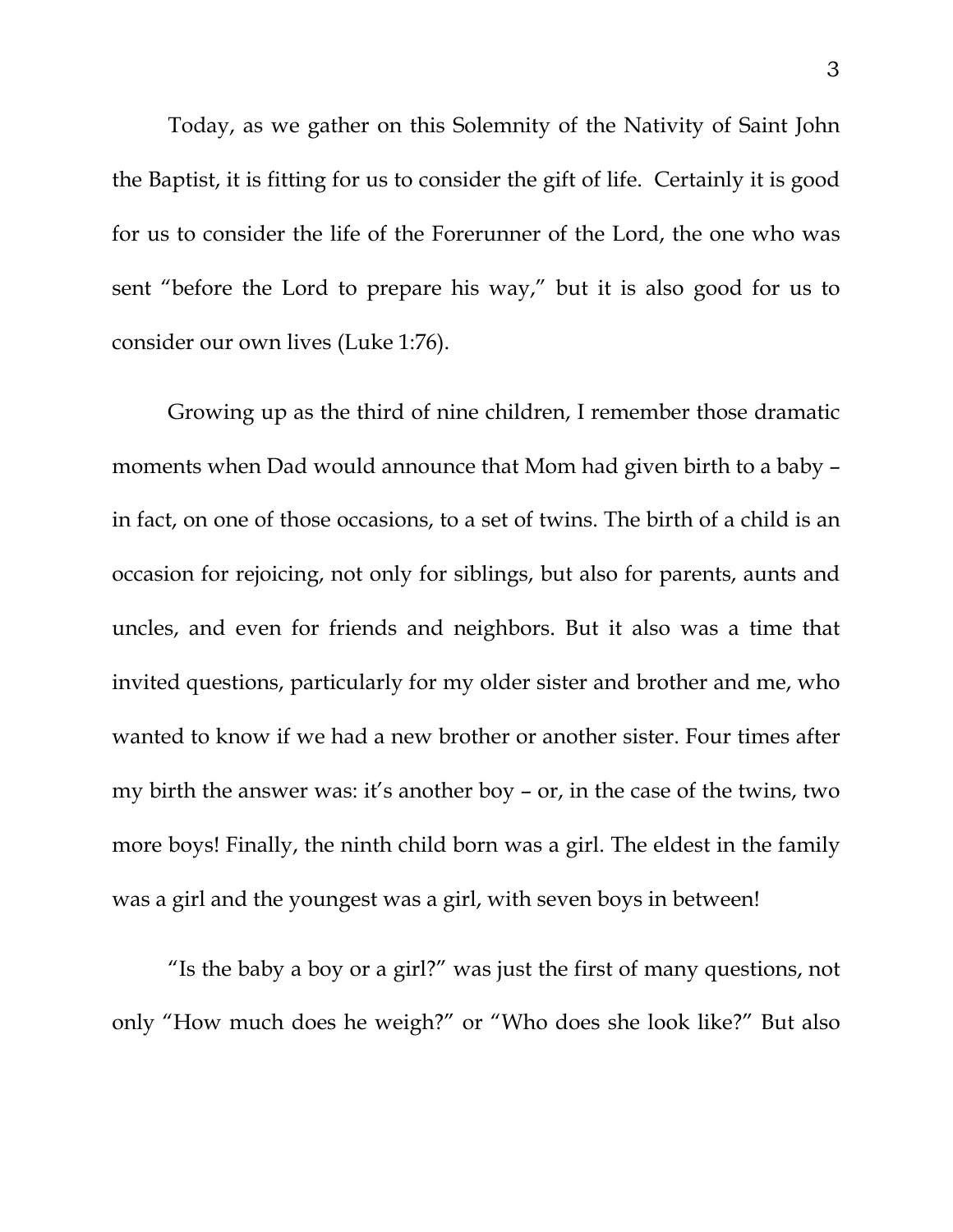the more thoughtful ones, such as: "What kind of future awaits her?" or "What will he make of life when he grows up?"

If joy and questioning are the order of the day when a baby arrives, it's no surprise to hear of joy and questioning in abundance when Elizabeth and Zechariah have their baby son. Since his parents were long past childbearing age, the fact that they have a child at all is nothing short of a miracle. Then there's the way he gets his name. When the time comes for him to be circumcised, everyone presumes he'll be called after his father, or his grandfather. But his mother insisted firmly: "No, he is to be called John" – and that's a fascinating name, for it means "God's gracious gift".

 When relatives and neighbors remind her that this is breaking with tradition, that no one in the family has that name, his father Zechariah intervenes. Taking up a writing tablet – for he's been unable to speak ever since he doubted the angel's message that Elizabeth would conceive – he carefully traces out the words: "His name is John." As he does so, his power of speech returns. That is another marvel and it isn't long before the question on everyone's lips is: "What will this child turn out to be?"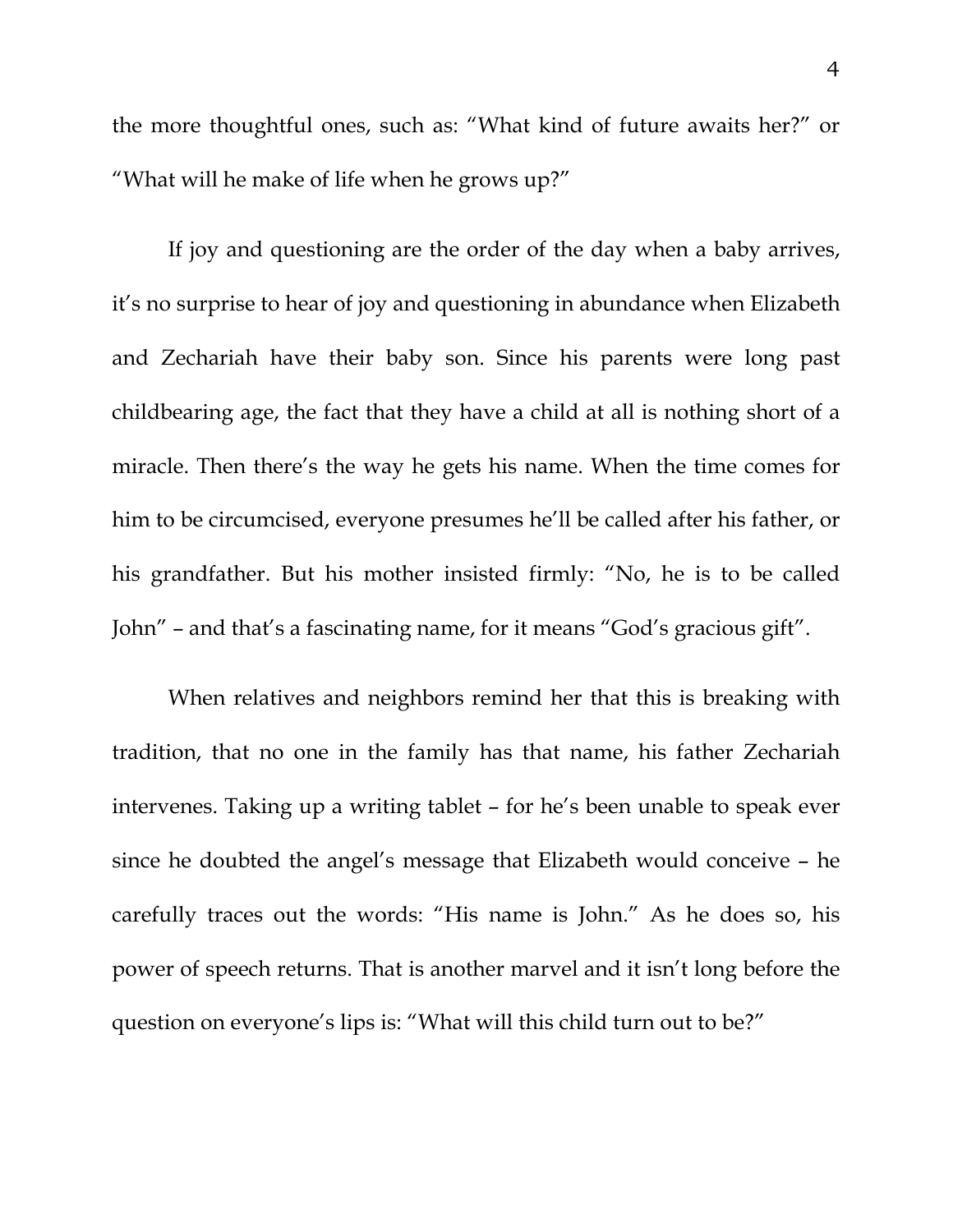He will turn out to be one of God's greatest servants, the herald who prepares the way for Jesus' coming. It's a glorious task, but John always remains humbly self-effacing; as he puts it: "I am not fit to undo his sandals"; "he [Jesus] must increase but I must decrease"; and once Jesus appears on the scene, John is content to step back out of the limelight. Until then he has a message that is simple and direct: "Come and be baptized as a sign of repentance, turn back to God; prepare the way of the Lord." And he repeats it, tirelessly.

If the beginning of John's life was a time of rejoicing, its end was marked by an act of sickening violence: he was beheaded in the underground dungeon of King Herod – the price he paid for condemning Herod's evil behavior. But during his lonely time in prison, uncertain as to what his fate might be, John also faced another trial – doubts about his life's work: in fact, he sent friends to ask Jesus if he really was the one they'd been waiting for. He wondered if he'd been mistaken in his mission, if, to use the words of Isaiah we heard in today's first reading, he had "toiled in vain." The reassurance he received from Jesus must have warmed his heart in his final grim days.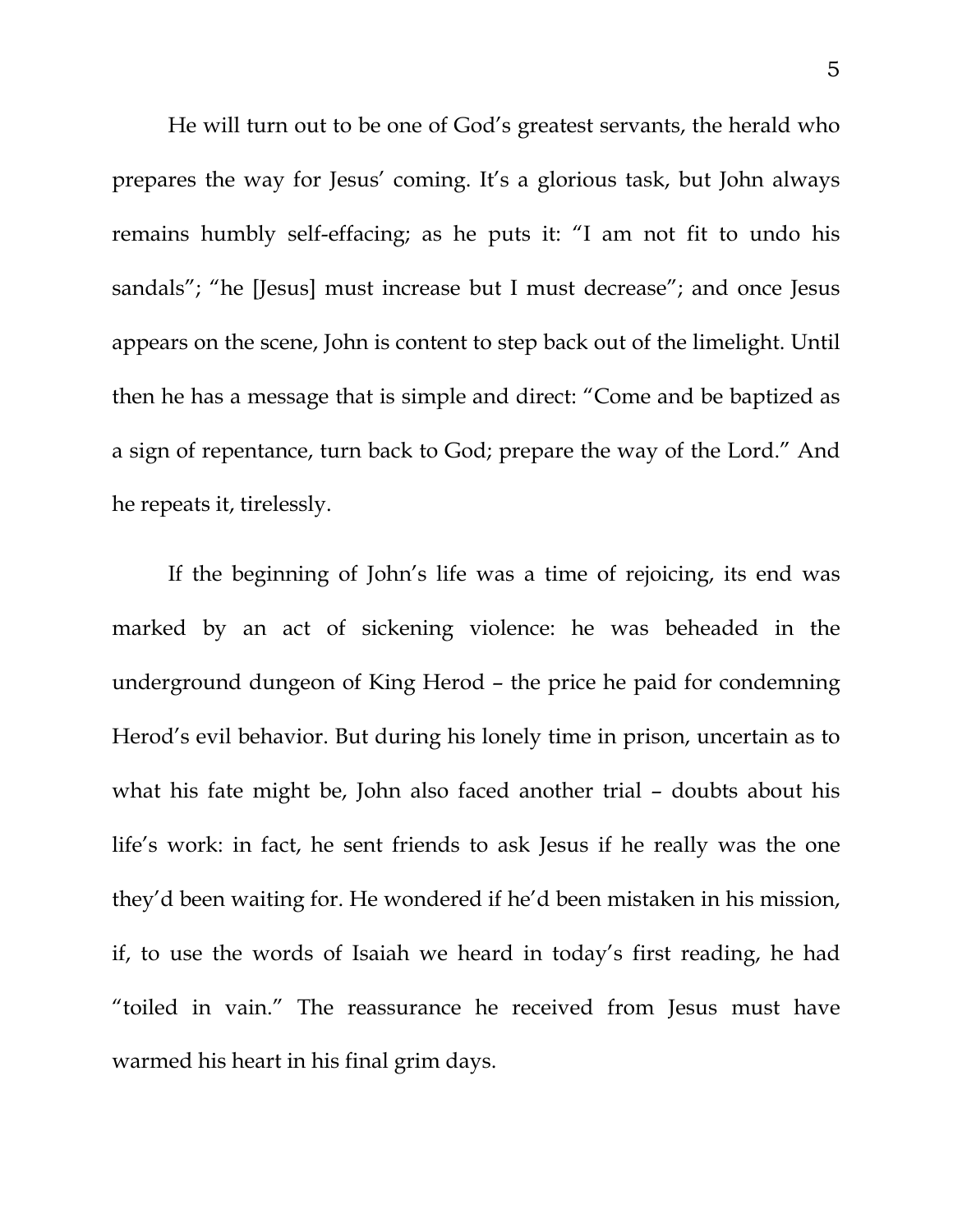"What will this child turn out to be?" they asked when John was born. A similar question might have been asked about us, for marvels have marked our lives, too. Like John, we were known by God before we were born; known and loved in our mother's womb. Shortly after our birth, another marvel awaited most of us: through the sacrament of baptism, we began to share in God's own life, became God's sons and daughters with a destiny of eternal life and happiness. And now, like John, we are called to decrease so that Christ may increase in us, and to bear witness to him in the way we live our lives.

Like John, we may have moments when we wonder if it's all worth it, if perhaps we're toiling in vain. Our celebration of John's birthday can help us to draw strength from his heroic courage and faithfulness unto death, and to be inspired, in our own small way, to continue his work, enabling the bright light of Christ to shine out more brilliantly in our world.

 The words of the prophet Isaiah that we heard in today's first reading expressed a great truth: "The LORD called me from birth, from my mother's womb He gave me my name" (Isaiah 49:1). There is great hope and confidence in this realization.